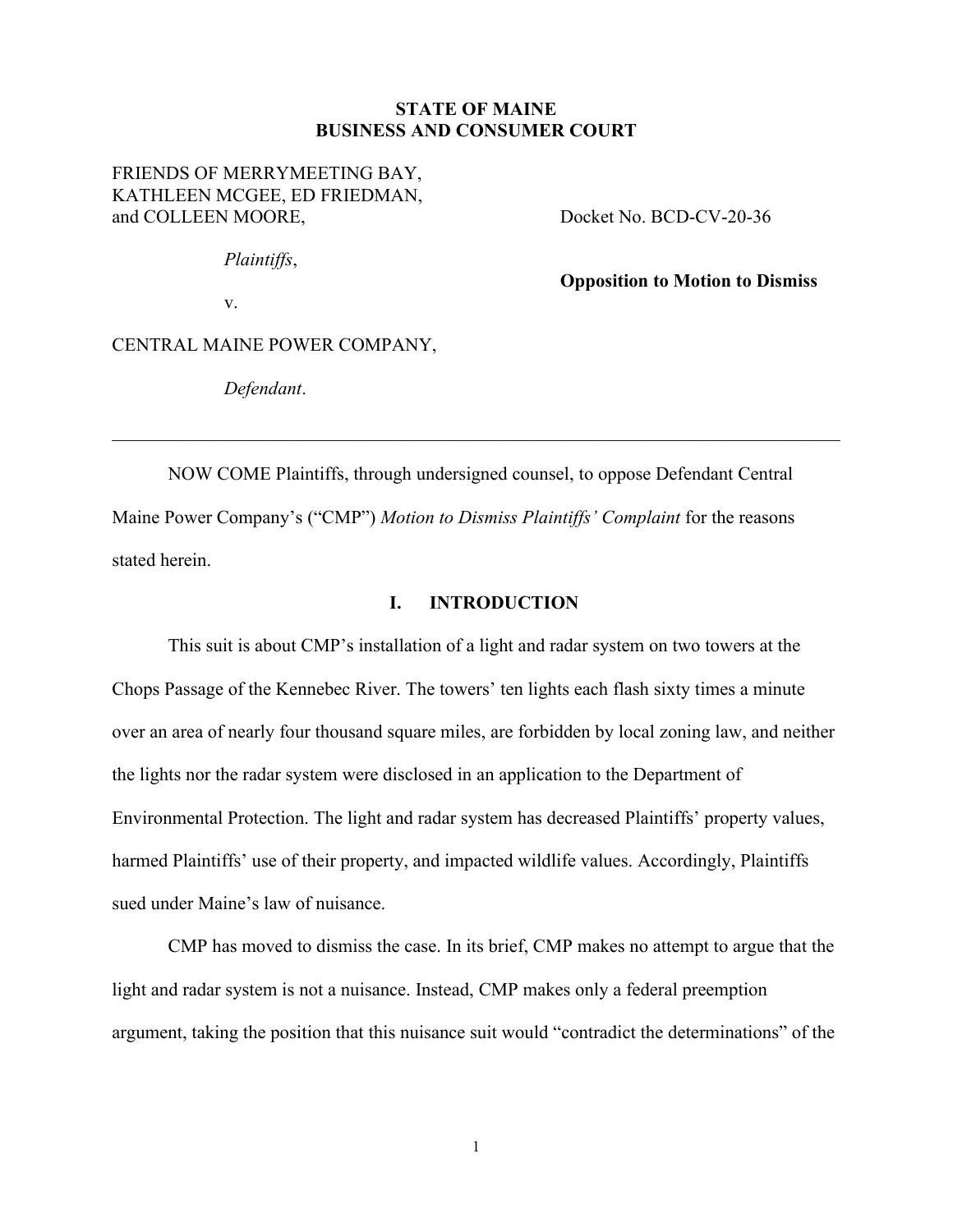Federal Aviation Administration ("FAA") regarding the lights and the Federal Communications Commission ("FCC") regarding the radar.

But CMP grossly overstates the application and weight of the agency guidelines as legal *requirements* instead of simply *recommendations*. As the Complaint notes – and CMP does not dispute – the FAA's Notices of No Hazard Determinations at issue are "recommendations," not "orders" and have 'no enforceable legal effect."<sup>1</sup>

Indeed, after a great deal of discussion of federal preemption, CMP eventually concedes in its motion that common law liability does apply here:

Congress and/or the FAA could have chosen all manner of ways to give teeth to this regulatory regime - fines to be issued by FAA, private rights of action for individuals harmed by non-compliance, and so forth. What it chose to do was use "moral suasion" and **the preservation of common law liability** for failures to comply with its determinations.<sup>2</sup>

CMP is exactly correct. The FAA made a recommendation to CMP about its lighting

system. CMP could have chosen to take those recommendations, not take them, or come up with

an alternate system. But in any case, CMP would have to make that decision *within* the context

of common law liability – which includes Maine's law of nuisance.

Similarly, CMP argues for FCC preemption under the federal Telecommunications Act of

1996. But that statute, by its own terms, only preempts state regulation of cell phone towers – it

has no applicability to radar systems like the one at issue here.

Accordingly, CMP's motion should be denied.

#### **II. STANDARD OF REVIEW**

Dismissal under Rule 12(b)(6) is not appropriate unless "it appears beyond a doubt that the plaintiff is not entitled to relief under any set of facts that he might prove in support of his

<sup>&</sup>lt;sup>1</sup> Complaint at  $\P$  72.

<sup>2</sup> Motion to Dismiss at pg. 18 (emphasis added).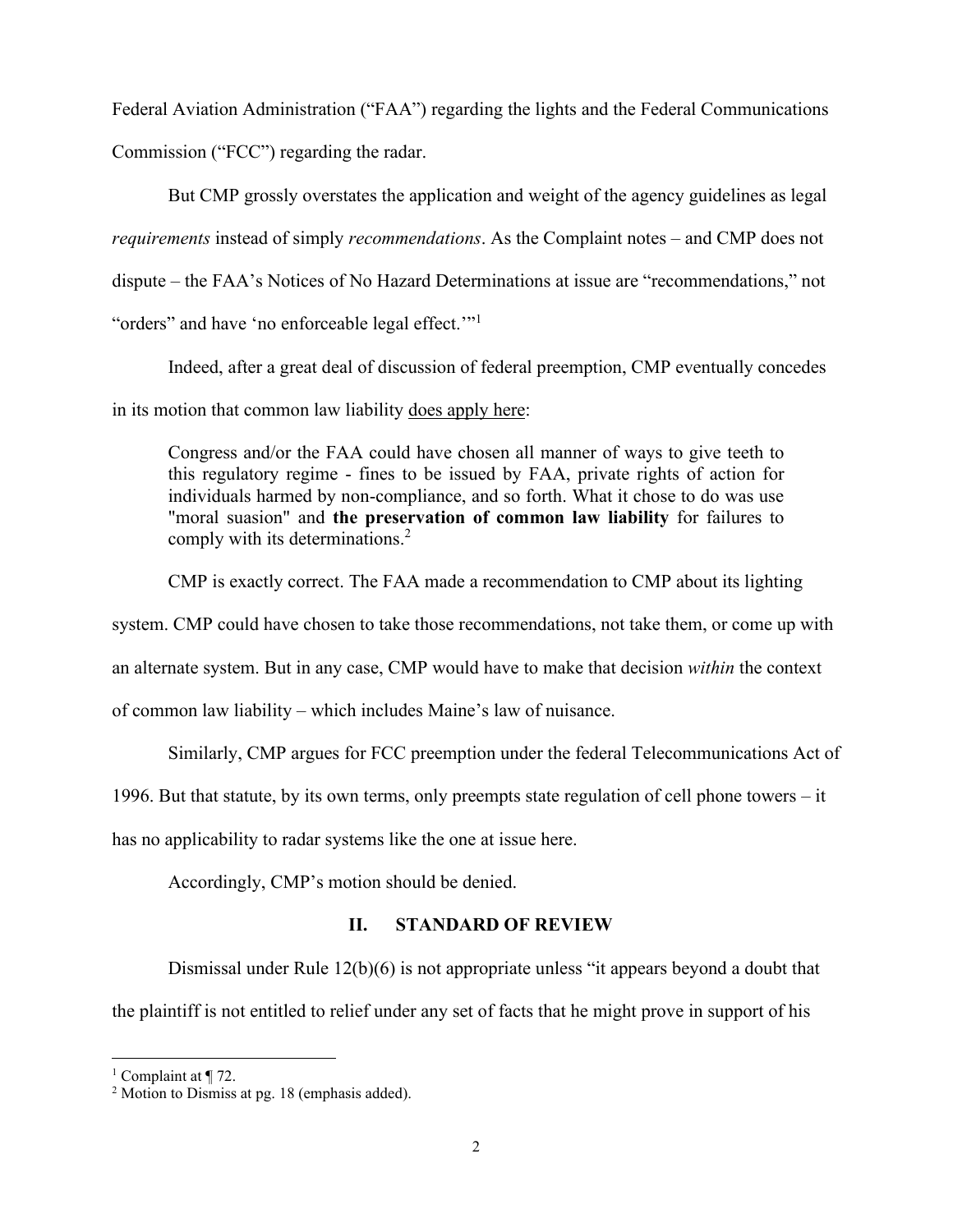claim."<sup>3</sup> Although "the court is not "obliged to accept conclusory allegations and legal conclusions that are bereft of any supporting factual allegations,"<sup>4</sup> factual allegations in a complaint must be evaluated "in the light most favorable to the plaintiff to determine whether it sets forth elements of a cause of action or alleges facts that would entitle the plaintiff to relief pursuant to some legal theory." 5

#### **III. DISCUSSION**

In any preemption case, "we start with the assumption that the historic police powers of the States were not to be superseded by the Federal Act unless that was the clear and manifest purpose of Congress."<sup>6</sup> Although the Supremacy Clause of the United States Constitution creates a clear rule that federal law "shall be the supreme Law of the Land; and the Judges in every State shall be bound thereby, any thing in the Constitution or Laws of any state to the Contrary notwithstanding,"<sup>7</sup> such power is limited by the central constitutional concept of federalism, which ensures that both federal and state governments can operate with sovereignty.<sup>8</sup> Sovereign governments will inevitably be in conflict, however, so courts have developed three circumstances where federal law will preempt state law: express preemption, field preemption, or conflict preemption.<sup>9</sup> However, the three categories "are not rigidly distinct."<sup>10</sup> Neither the Federal Aviation Act, nor any other federal law relevant to this lawsuit, includes a clause expressly preempting state law<sup>11</sup> so the Maine state laws at issue will only be preempted if such

<sup>3</sup> *Bonney v. Stephens Mem'l Hosp*., 2011 ME 46, \*16, 17 A.3d at 127 (quoting *Saunders v. Tisher*, 2006 ME 94, \*8, 902 A.2d 830, 832).

<sup>4</sup> *Courtois v. Me. Pub. Emps. Ret. Sy*s., No. AP-11-26, 2012 WL 609567, at \*l (Me. Super. Jan. 17, 2012)

<sup>5</sup> *In re Wage Payment Litig*., 2000 ME 162, ¶ 3, 759 A.2d 217, 220.

<sup>6</sup> *Wyeth v. Levine*, 555 U.S. 555, 565, 129 S.Ct. 1187, 173 L.Ed.2d 51 (2009) (internal quotation marks omitted).  $^7$  Art. VI, cl. 2.

<sup>8</sup> *See, e.g*., *Gregory v. Ashcroft*, 501 U.S. 452, 457, 111 S.Ct. 2395, 115 L.Ed.2d 410 (1991).

<sup>9</sup> *See, e.g., Crosby v. National Foreign Trade Council*, 530 U.S. 363, 372, 120 S.Ct. 2288, 147 L.Ed.2d 352 (2000). <sup>10</sup> *Id.* at, 372, n. 6.

<sup>11</sup> Federal Aviation Act of 1958, 49 U.S.C. §§ 1301-1542.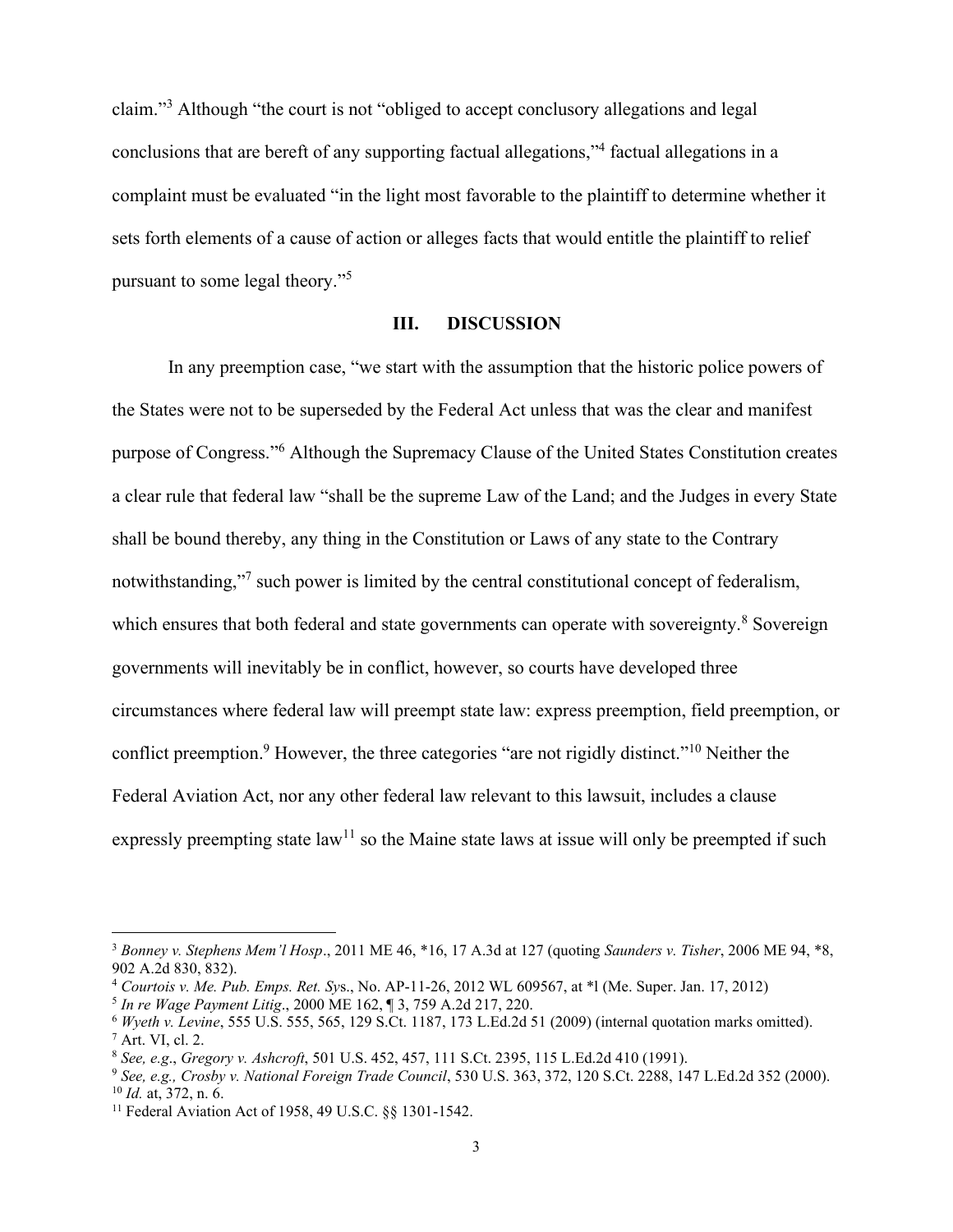preemption is "implicitly contained in the [Act's] structure and purpose."<sup>12</sup> As explained herein, no such implicit preemption exists.

Field preemption applies only when "federal law so thoroughly occupies a legislative field 'as to make reasonable the inference that Congress left no room for the States to supplement it.'"<sup>13</sup> In other words, in order to preempt state law, the federal law must "provide a **full** set of standards" that not only impose their own obligations under federal law, "but also confer a federal right to be free from any other" obligations.<sup>14</sup>

Conflict preemption is when "(1) 'it is impossible for a private party to comply with both state and federal requirements,' or (2) 'where state law stands as an obstacle to the accomplishment and execution of the full purposes and objectives of Congress.'"<sup>15</sup> As CMP points out in its motion, the First Circuit uses a "functional approach" which considers "the effect which the challenged enactment will have on the federal plan."<sup>16</sup> However, Congressional intent, as determined by the "structure and purpose of the statute as a whole" is the "ultimate touchstone" for preemption.<sup>17</sup>

As explained herein, no form of preemption applies to either the FAA or FCC in this case and therefore it is appropriate to deny the *Motion to Dismiss*.

**A. The motion should be denied. Plaintiffs' lawsuit is not preempted by the Federal Aviation Act because the towers do not intersect navigable airspace and because the FAA document at issue is a** *recommendation***, not an** *order* **- and has "no enforceable legal effect."**

<sup>12</sup> *Jones v. Rath Packing Co*., 430 U.S. 519, 525 (1977).

<sup>13</sup> *Cipollone v. Liggett Group, Inc*., 505 U.S. 504, 516, 112 S.Ct. 2608, 120 L.Ed.2d 407 (1992), quoting *Fidelity Federal Savings & Loan Ass'n v. de la Cuesta*, 458 U.S. 141, 153, 102 S.Ct. 3014, 73 L.Ed.2d 664 (1982).

<sup>14</sup> *Murphy v. Nat'l Collegiate Athletic Ass'n*, 138 S. Ct. 1461, 1481, 200 L.Ed.2d 854 (2018) (emphasis added). <sup>15</sup> *Wigod v. Wells Fargo Bank, N.A*., 673 F.3d 547 (7th Cir. 2012) quoting *Freightliner Corp. v. Myrick*, 514 U.S. 280, 287, 115 S.Ct. 1483, 131 L.Ed.2d 385 (1995).

<sup>16</sup> *French v. Pan Am Exp., Inc*., 869 F.2d 1, 2 (1st Cir. 1989).

<sup>17</sup> *Medtronic, Inc., v. Lohr*, 518 U.S. 470, 485, 116 S.Ct. 2240, 134 L.Ed.2d 700 (1996).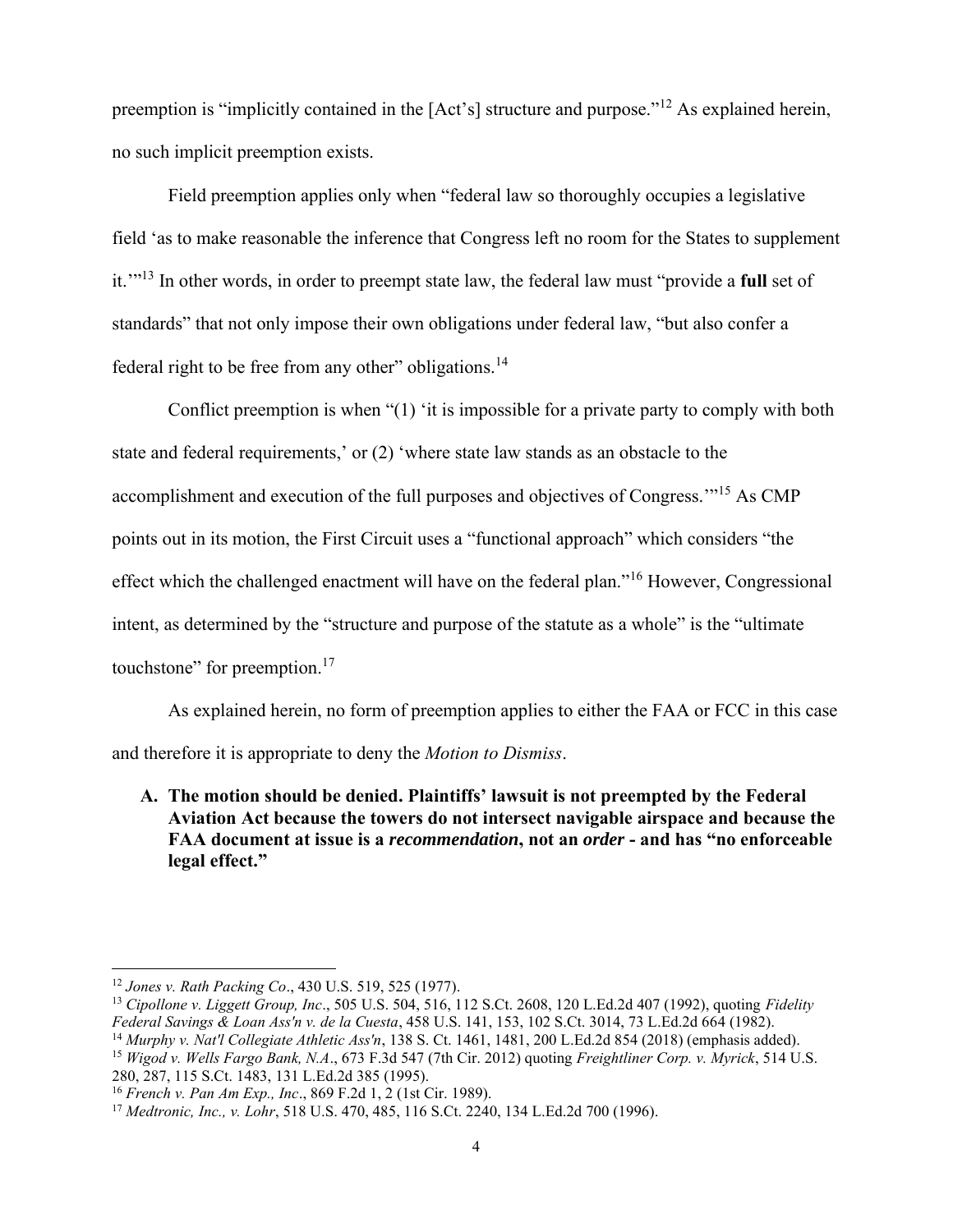Defendant argues that Maine state law is preempted by the Federal Aviation Act and the Federal Aviation Administration because the "United States Government has exclusive sovereignty of airspace of the United States."<sup>18</sup> While that is true statement of law, it is inapplicable here because the towers in question are not a "hazard to air navigation" such that they are governed by mandatory FAA regulations. The FAA guidelines at issue here are simply *recommendations*, not legal requirements.

### 1. The Chops Passage towers do not intersect with navigable airspace, and so application of state law is not preempted by the FAA.

The Federal Aviation Act allows the Secretary of Transportation to review "structures interfering with air commerce."<sup>19</sup> Structures that may interfere with navigable airspace, as enumerated in the act, require notice to be given to the FAA.<sup>20</sup> The FAA then conducts an aeronautical study "to determine whether the aeronautical effects of the specific proposal and, where appropriate, the cumulative impact resulting from the proposed construction or alteration when combined with the effects of other existing or proposed structures, would constitute a hazard to air navigation.<sup>"21</sup> If the structure is determined to affect navigable airspace, the FAA may require certain measures to be taken. If not, the FAA may issue a "no hazard" determination at which point its involvement in the construction ceases, beyond a continuing notice requirement and potential conditional determinations.<sup>22</sup>

Certain structures, including the CMP towers<sup>23</sup>, require notice to be given to the FAA, but such notice does not grant the Administration jurisdiction over construction or maintenance

<sup>18</sup> 49 U.S.C. § 40103.

<sup>19</sup> 49 U.S.C. § 44718.

<sup>20</sup> 14 CFR § 77.9.

 $21$  14 C.F.R. § 77.25(b).

 $22$  14 C.F.R. § 77.31 (d)(I).

<sup>&</sup>lt;sup>23</sup> 14 CFR § 77.9(a) ("Any construction or alteration that is more than 200 ft. AGL at its site").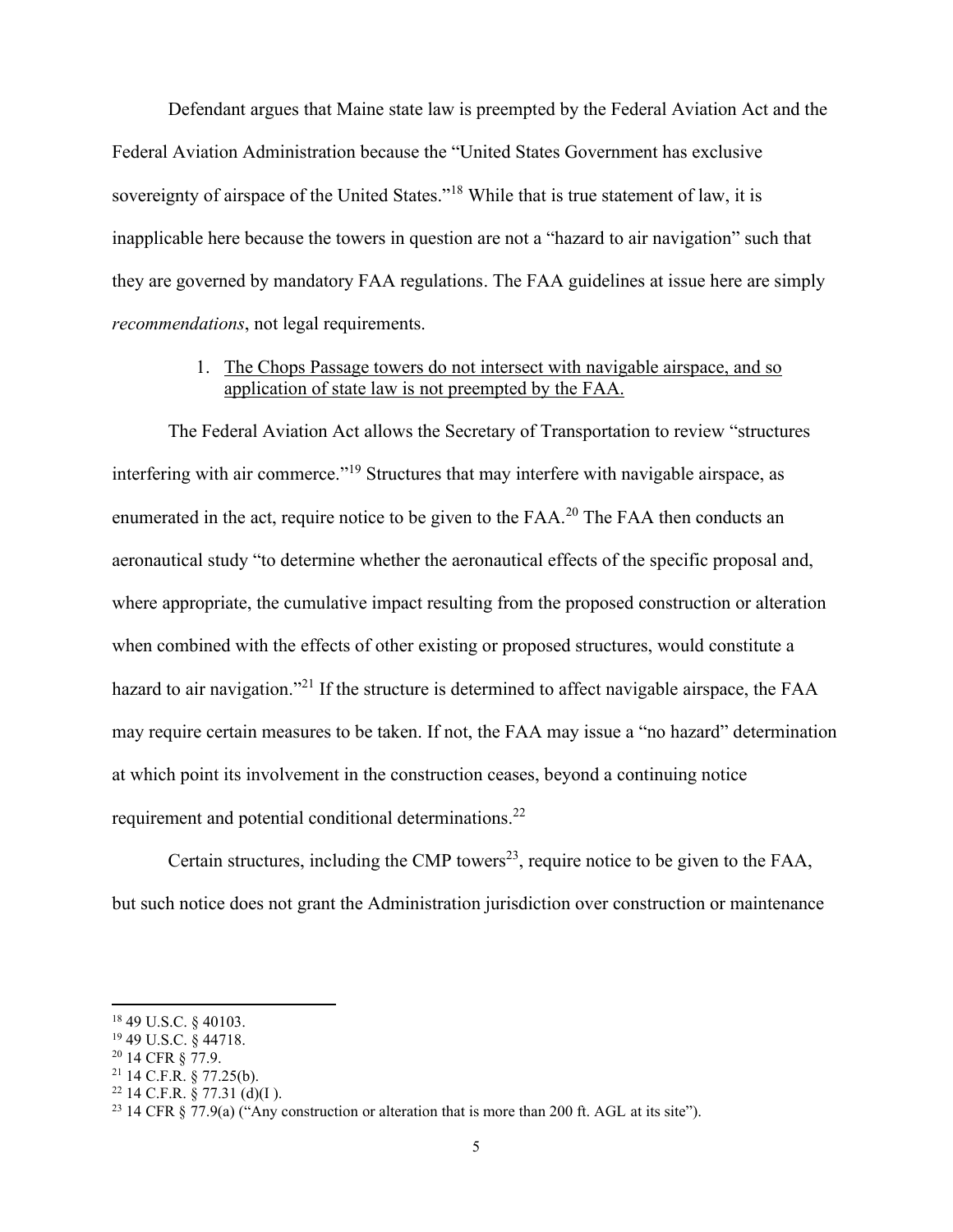unless it interferes with air commerce.<sup>24</sup> In other words, if the FAA determines that the structure is not in navigable airspace, the Act would not apply beyond the notice requirement.

Here, the Chops Passage where CMP built the towers at issue is not a navigable airway and therefore the Act does not apply or preempt Maine state law. Under federal law, "[n]avigable airspace means airspace at and above minimum flight altitudes … including airspace needed for safe takeoff and landing."<sup>25</sup> As described in the Complaint, the FAA's determination falls in line with the definition of navigable airspace as the minimum safe altitude for aircraft over a city, town, or settlement is 1,000 feet above the highest obstacle within a horizontal radius of 2,000 and, over open water, no aircraft may be operated closer than 500 feet to any person, vessel, vehicle, or structure, prohibiting air travel in the Chops Passage which is only 790' wide.<sup>26</sup> The FAA determined as much in a May 18, 2016, Traffic Pattern Report which classified the area as "No Traverseway."<sup>27</sup>

Nor are the towers hazards an "obstruction to air navigation" due to their proximity to an airport. 14 CFR § 77.17 specifies that an object is "an obstruction to air navigation" if it meets certain criteria. Objects under 499 feet AGL (like the towers at issue here) are only presumptively obstructions if within a certain distance of airports, within certain obstacle clearance areas, or the "surface of a takeoff and landing area of an airport or any imaginary surface established under § 77.19, 77.21, or 77.23." The towers do not, however, fall within surface of a takeoff and landing area of an airport or any imaginary surface defined by the regulations. The FAA did issue CMP notices of no hazard determinations for the towers, but as

 $24$  14 C.F.R. §77.1, et seq.

<sup>25</sup> 49 U.S. Code § 40102.

<sup>26</sup> 49 U.S. Code § 91.119.

<sup>27</sup> Complaint at Exhibit 8.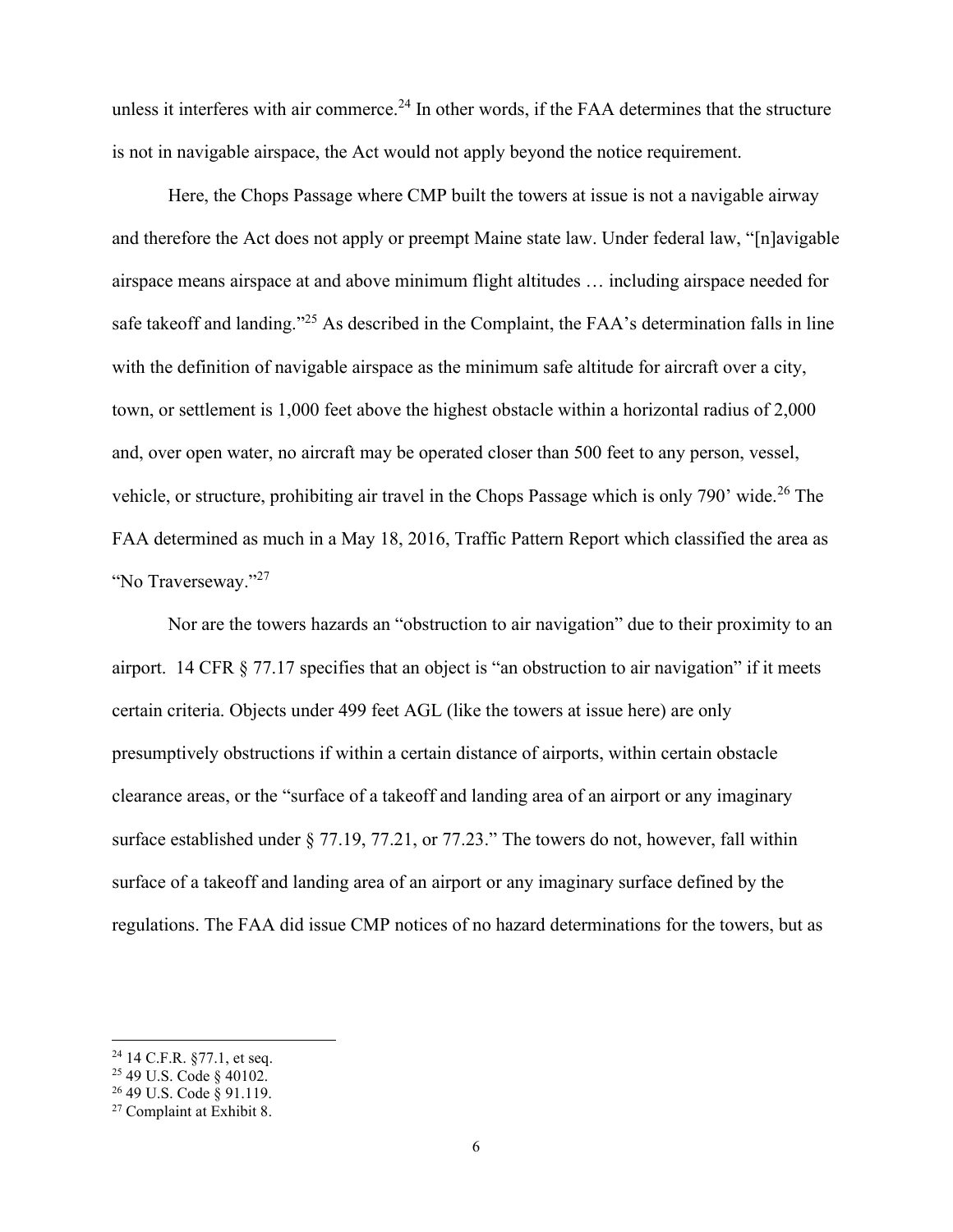detailed in the next section, those determinations were merely recommendations, not orders, because the towers do not meet the obstruction criteria of 14 C.F.R. Part 77.

CMP agrees. As the Complaint alleges, on January 27, 2020, CMP's expert Clyde Pittman, Director of Engineering of Federal Airways & Airspace, Inc. wrote an opinion letter responding to an analysis and request by FOMB. Pittman agreed with FOMB that "the Chop Point towers do not meet the requirements of 14 CFR Part 77 to automatically require lighting/marking because the towers are not located within the mandated distance from an airport."<sup>28</sup>

Indeed, it does not appear that CMP even *argues* in its brief that the towers intersect with navigable airspace or constitute an obstruction to air navigation. And because the towers do not intersect navigable airspace, the cases Defendant relies on are not applicable. Defendant primarily cites to *City of Burbank v. Lockheed Air Terminal*,<sup>29</sup> arguing that it is "instructive" because the Court concluded that "the Administrator of the [FAA] has been given broad authority to regulate the use of the navigable airspace."<sup>30</sup> That assertion, in a vacuum, is not disputed, but as explained the Chops Passage *is not navigable airspace* so the Administrator's authority does not reach the CMP towers. The *City of Burbank* case presented a fact pattern of clear intrusion into FAA jurisdiction, as the preempted ordinance sought to regulate the hours which aircraft were allowed to take off and land at the airport. The court decided that the ordinance infringed on FAA jurisdiction because an airport curfew was a direct attack on its authority and that the justification for the ordinance – that the airplanes were a noise violation –

<sup>&</sup>lt;sup>28</sup> Complaint at  $\P$  51.

<sup>&</sup>lt;sup>29</sup> 411 U.S. 624 (1973).

<sup>30</sup> *Id*. at 633.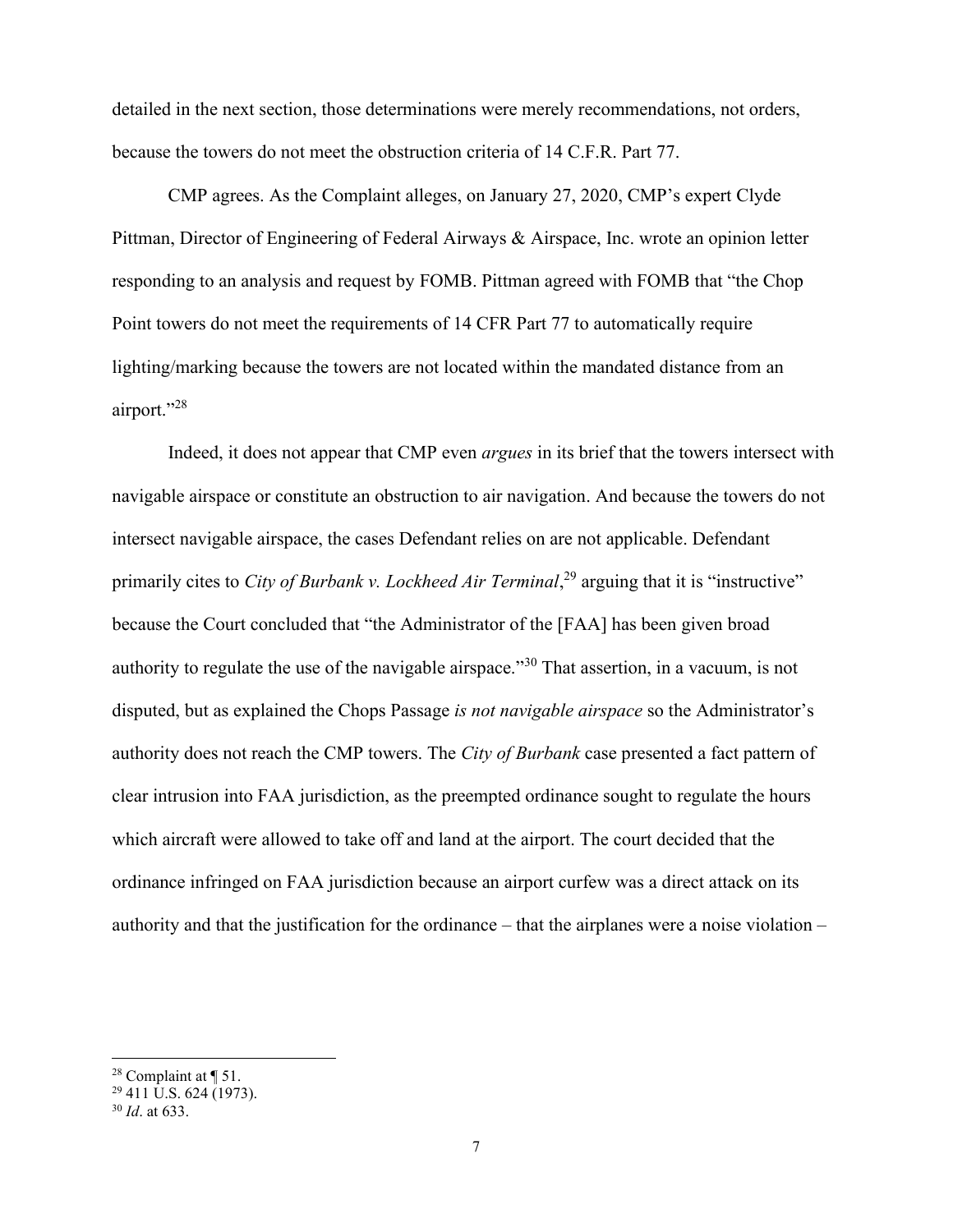directly implicated the Noise Control Act of 1972 as well as various Environmental Protection Agency regulations. $31$ 

Defendant's citation to *Big Stone Broadcasting, Inc., v. Lindbloom<sup>32</sup>* is similarly unpersuasive. *Big Stone* involved a tower that "penetrat [ed] into the protected highway flight space" in South Dakota. The FAA had issued a "no hazard" determination for the tower, but South Dakota overruled that determination because the structure violated a state statute which established different criteria for what was considered navigable airspace.<sup>33</sup> The state statute in question sought to *directly* circumvent the FAA regulation by creating its own criteria which, if allowed to stand, would make the FAA notice and aeronautical study requirements essentially obsolete, concluding that it was "confident that Congress did not intend to give the states veto power over FAA 'no hazard' determinations."<sup>34</sup> The South Dakota statute has no similarity to the Maine state law Defendant claims is preempted and therefore *Big Stone* is not determinative of the preemption question.

Defendants do not point to any case in which a court found federal preemption regarding structures that do not intersect navigable airspace. And because the CMP towers do not intersect the FAA's authority over navigable airspace and the Maine state law is not a directly subversion of FAA regulations, the cases cited by Defendant are not relevant to this particular preemption question.

> 2. The FAA document at issue is a recommendation, not an order, and has "no enforceable legal effect." Therefore – according to CMP – common law principles of liability apply.

<sup>31</sup> *Id*. at 628-29.

<sup>32</sup> 161 F.Supp.2d 1009 (D. S.D. 2001).

<sup>33</sup> *Id*. at 1012.

<sup>34</sup> *Id*. at 1020.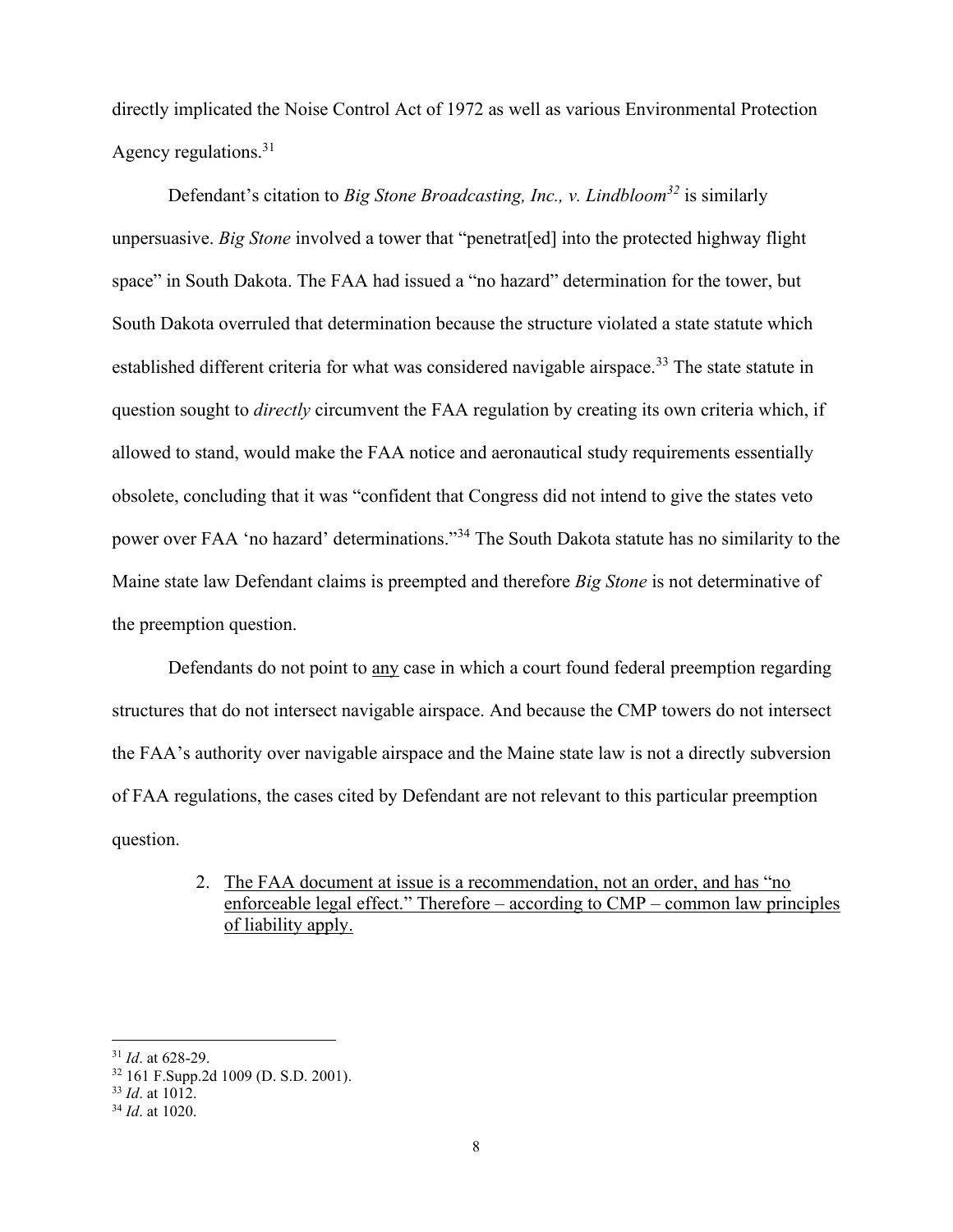Even if the FAA is considered to have regulatory authority over the CMP towers,

generally, the FAA has stated that lighting and marking standards are recommendations, not requirements. For instance, in the August 17, 2018, FAA Obstruction, Marking and Lighting Advisory Circular, the Administration plainly states that "lighting and marking requirements are recommendations, not requirements." Similarly, notice of no hazard determinations are "of an advisory nature," and so do not trigger National Environmental Policy Act (NEPA) review.<sup>35</sup>

The FAA reiterated this in an April 15, 2020, letter regarding the Chop Point Towers which stated that a discretionary review was not necessary because the determination involved a "marking and lighting *recommendation*."<sup>36</sup> Federal courts have reiterated this, finding that these determinations "have 'no enforceable legal effect."<sup>37</sup>

CMP concedes this, and responds that:

Congress and/or the FAA could have chosen all manner of ways to give teeth to this regulatory regime - fines to be issued by FAA, private rights of action for individuals harmed by non-compliance, and so forth. What it chose to do was use **"moral suasion" and the preservation of common law liability** for failures to comply with its determinations.<sup>38</sup>

But in so arguing, CMP gives away the whole game. They are precisely correct: the

FAA's document here is a recommendation, not a requirement. It must be applied against the

backdrop of typical, state-law common law principles – such as Maine's law of nuisance.

Preemption of all state common law regulation is explicitly *not* the course chosen by Congress,

according to Defendants.

<sup>35</sup> Federal Aviation Administration Order No. 1050.1, *Environmental Impacts: Policies and Procedures* (July 16, 2015) at § 2-1.2 (available online at https://govtribe.com/file/government-file/28777-attachment-2-faa-order-1050- 1f-dot-pdf-7).

 $36$  Ex. B (emphasis added).

<sup>37</sup> *Town of Barnstable, Mass. v. FAA*, 659 F. 3d 28, 31 (D.C. Cir. 2011), citing *BFI Waste Sys. v. FAA*, 293 F.3d 527, 530 (D.C. Cir. 2002)

<sup>38</sup> Motion to Dismiss at pg. 18 (emphasis added).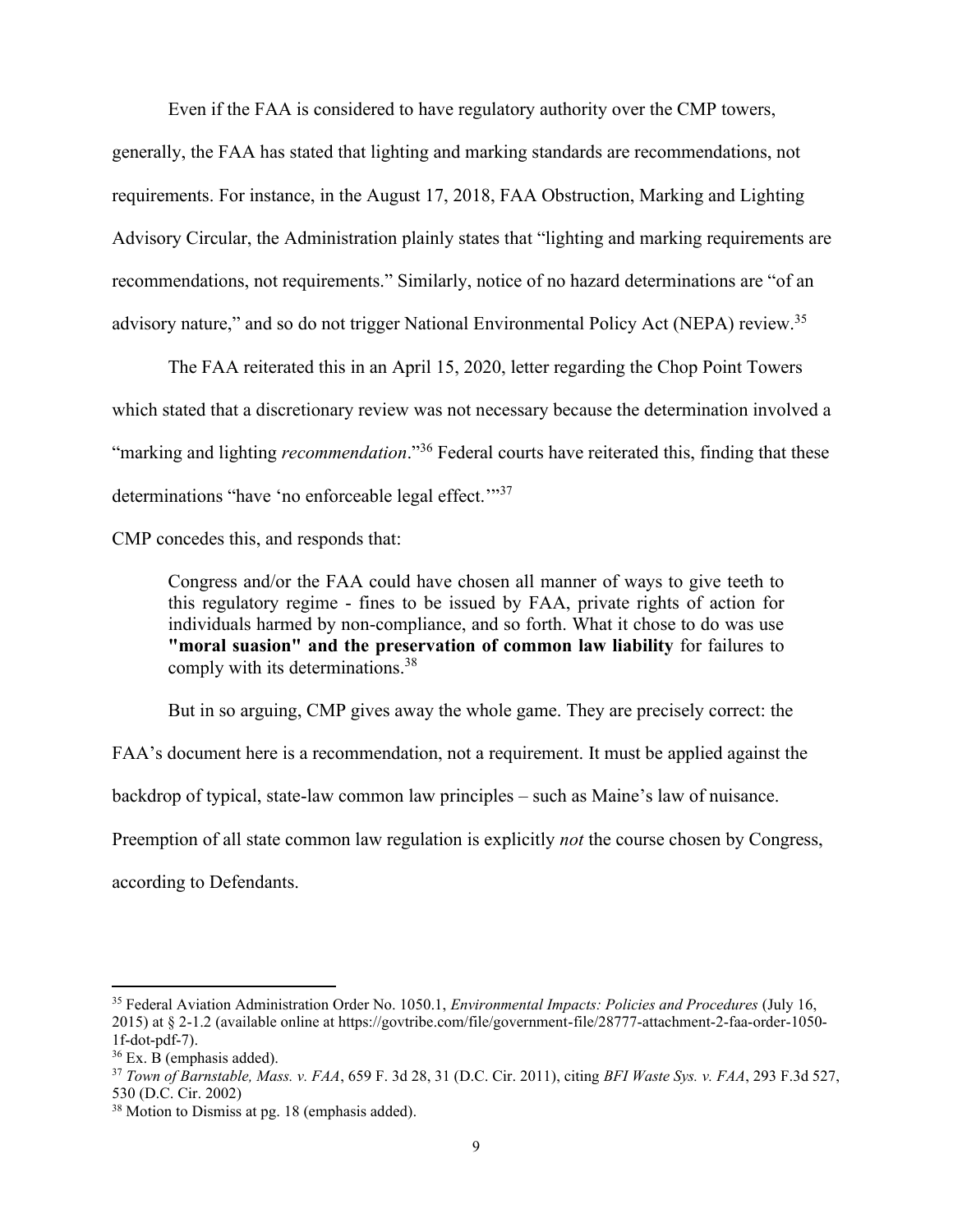Their citation to *Geier v. Am. Honda Motor Co., Inc.* is inapposite for the same reason. They cite that case for the premise that there should be a "policy of preemption" when state law "premise[s] liability upon the presence of the very [lighting system] that federal law requires.<sup>39</sup> But the parties are on the same page that federal law does not "require" the lighting system  $-$  it is, at most, a recommendation backed by "moral suasion."

Finally, Defendant's own actions contradicts their conclusion that the FAA recommendations are legally binding, as they failed to adhere to the lighting guidelines issued by the FAA. When CMP replaced the old Chops Point Towers in 2018, the individual lights in the new system flash at a rate of 60 times per minute. This is *double* the FAA recommendation, which states that "optimal flash rate for the brighter lights to flash simultaneously was determined to be between 27 and 33 flashes per minute (fpm). Flashing at slower speeds (under 27 fpm) did not provide the necessary conspicuity for pilots to clearly discern the obstruction at night in vicinity of steady-burning lights, and flashing at faster speeds (over 33 fpm), the lights were not off long enough to reduce attractiveness to migratory birds."<sup>40</sup> If Defendant was actually bound to follow FAA recommendations to the letter, CMP would fall short of their own standard.

Furthermore, CMP cannot have it both ways, relying on the advisory nature of the no hazard determinations to exempt them from environmental review, but then claiming the determinations are binding for the purpose of preemption.

And finally, CMP misrepresents Plaintiffs' requested relief. In its Motion to Dismiss, CMP suggests that Plaintiff seek injunctive relief to result in "leaving the towers unmarked."<sup>41</sup>

<sup>39</sup> Motion to Dismiss at pg. 19, *citing Geier v. Am. Honda Motor Co., Inc,* 529 U.S. 861, 875 (2000).

<sup>40</sup> Complaint at ¶ 43, *citing* James W. Patterson, Jr., Evaluation of New Obstruction Lighting Techniques to Reduce Avian Fatalities, DOT/FAA/TC-TN12/9. U.S. Department of Transportation, Federal Aviation Administration Technical Note. (May 2012).

<sup>41</sup> Motion to Dismiss at pg. 4.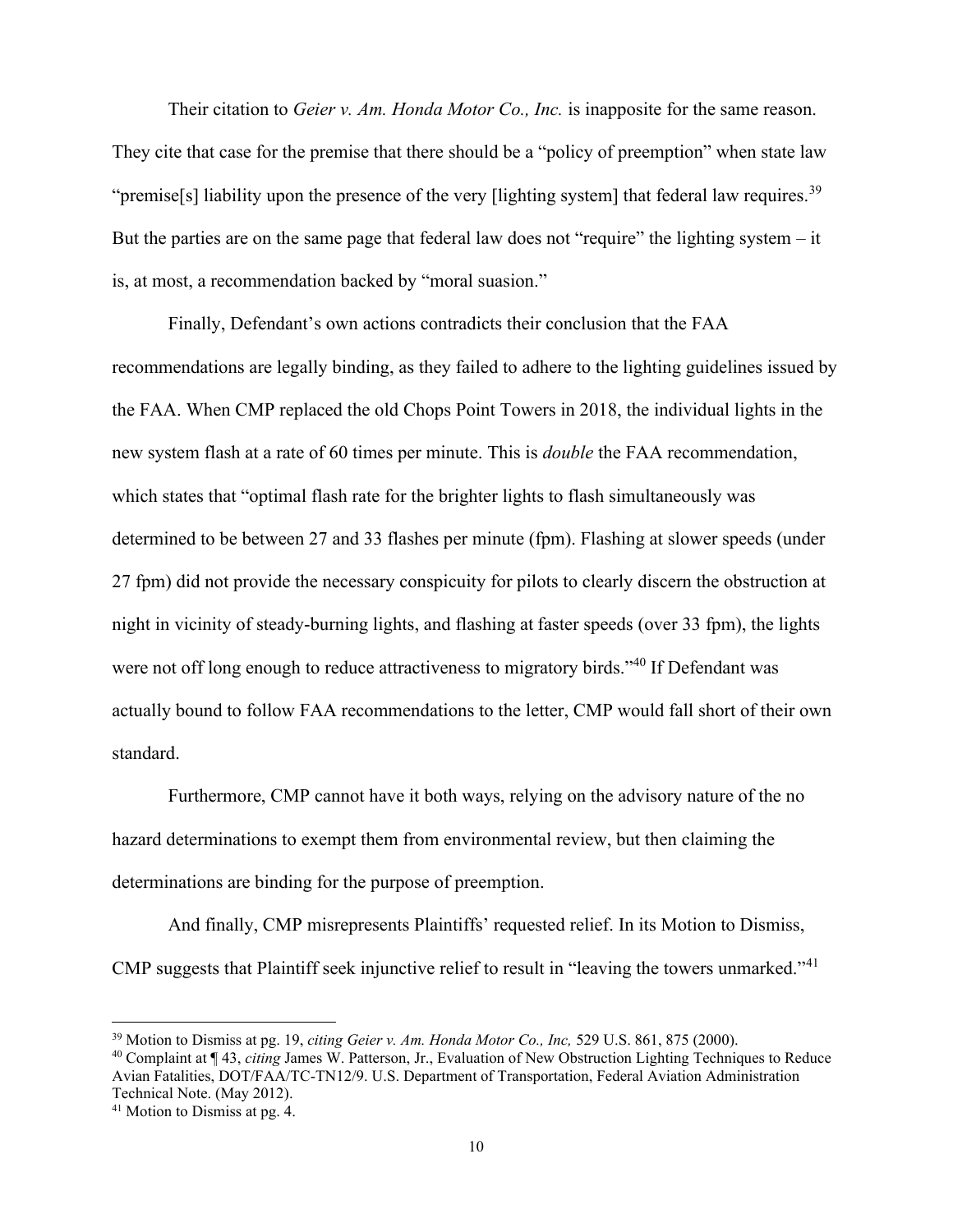This is absolutely false. As the Complaint explains in detail, FOMB proposes a package of marking and notification elements that would be less intrusive, but still address air-safety concerns. FOMB proposed marking the towers with paint, adding additional marking balls to the wires, issuing a Notice to Airmen, and implementing a lighting system triggered by a passivedetection or pilot-controlled system.<sup>42</sup>

The motion to dismiss should be denied.

### 3. If this case is not preempted by the FAA, this Court need not reach the FCC issues, because the towers are a nuisance with or without the radar system.

Should this Court conclude that the suit is not preempted by the FAA, it need go no further. The Complaint is clear that the towers' lighting system constitutes a nuisance with the lights alone, whether or not they are paired with a radar system.<sup>43</sup> That is true even now that the radar system is operational. According to CMP, even with the radar system, the lights will be flashing 20 to 30% of each day.<sup>44</sup> At sixty flashes per minute for ten bulbs, that works out to 172,800 to 259,200 flashes per day, even *with* the mitigating effect of the radar system.

Accordingly, whether or not the FCC preempts a state court nuisance analysis will not change whether or not the towers' lighting system is a nuisance, and this Court can end its assessment here and deny the motion. If, however, the Court does wish to address CMP's FCC arguments, it should also deny the motion regarding that issue, as described in the following sections.

 $42$  Complaint at  $\P\P$  52-60.

<sup>43</sup> *E.g*, Complaint at ¶ 166 ("Here, CMP has, through its unnecessary lighting system, created an annoyance injurious and dangerous to the health, comfort and property of individuals and the public."); ¶ 169 ("Here, the towers' lighting system separately and or inclusive of the in-process AADLS meets all three tests for a public nuisance.")

<sup>44</sup> Ex. A (Oct. 6, 2020 Corr. from CMP Spokesperson Jenna Muzzy).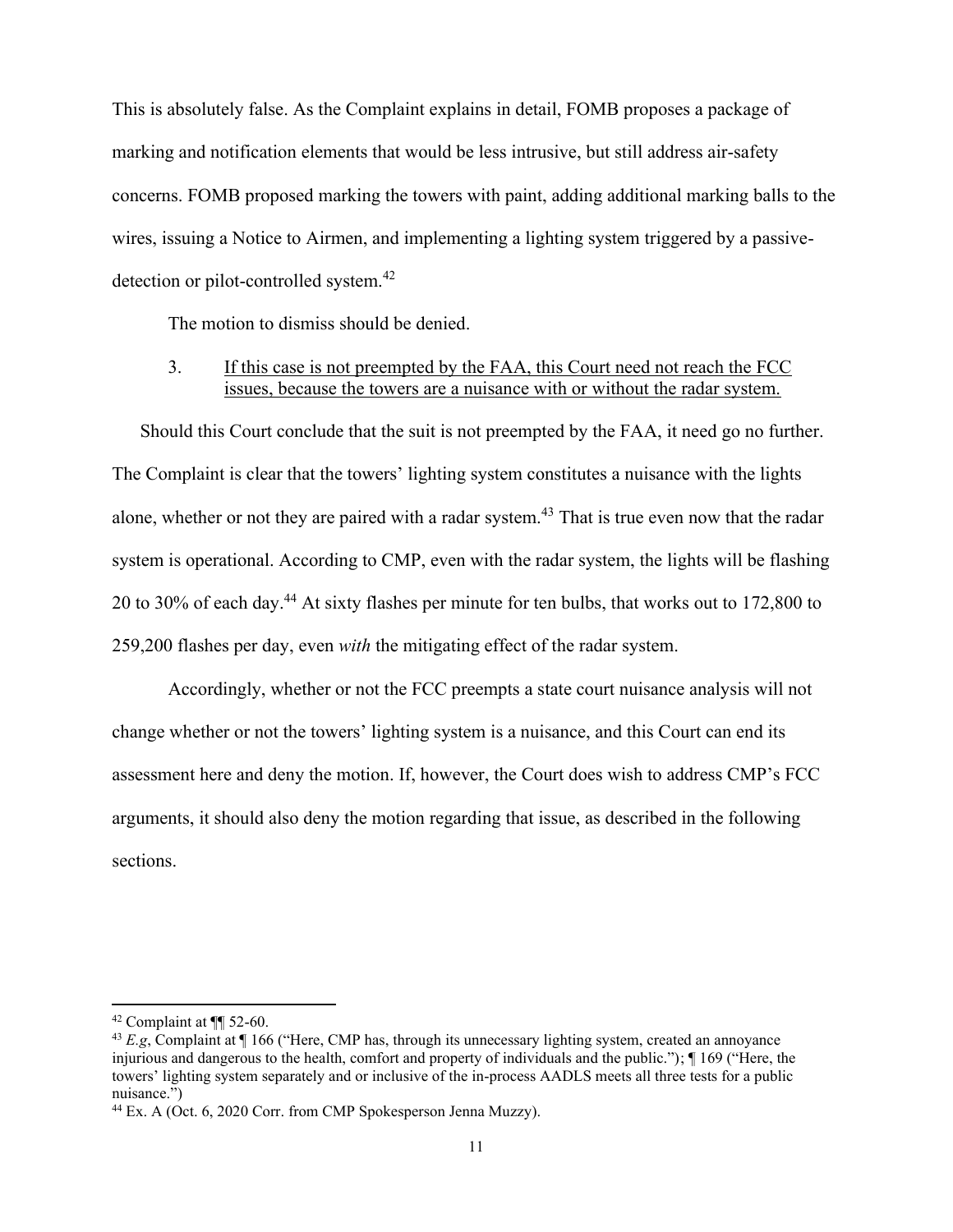**B. The motion should be denied because the tower's radar system is not a cell phone tower, and therefore does not fall within the preemption clause of the Telecommunications Act of 1996.**

CMP also argues that the application of state nuisance law to the towers' radar system is preempted by federal law. But that argument hinges on application of the Telecommunications Act of 1996 – a law that covers cell phone towers, but does not apply to regular radar transmitters at all.

CMP does not make that clear. CMP first discusses the Federal Communications Act, a broad 1934 statute that provides a grant of authority to the FCC "over all the channels of radio transmission" via a licensing scheme.<sup>45</sup> The Federal Communications Act does indeed address radar systems, through its Part 90 regulations. <sup>46</sup> The Federal Communications Act does not contain a preemption clause.

CMP then notes in a footnote that there is a separate statute, the Telecommunications Act of 1996, that amended the Federal Communications Act in part. <sup>47</sup> As CMP notes, the Telecommunications Act contains a preemption clause that prevents states from regulating certain facilities "to the extent that such facilities comply with the [FCC's] regulations concerning such emissions."<sup>48</sup>

But what CMP does *not* mention is that the Telecommunications Act preemption clause does not apply to radar facilities like the one at issue here. The Telecommunication Act's preemption clause falls within a section entitled "Mobile services," and preemption is limited to "the placement, construction, and modification of personal wireless service facilities."<sup>49</sup> The

<sup>45</sup> 47 U.S.C. § 301.

<sup>46</sup> 11 FCC Rcd 17268 (30) (Dec. 9, 1996) ("Radar units are transceivers, i.e. they both transmit and receive a signal, and operate under rules for the Radiolocation Service contained in Part 90 of the FCC's Rules. As such, they are type-accepted and authorized by the FCC under Parts 2 and 90 of the FCC's Rules.")

<sup>47</sup> Motion to Dismiss at Fn. 3.

<sup>48</sup> 47 U.S.C. § 332(c)(7)(B)(iv)

 $^{49}$  47 U.S.C. § 332(c)(7)(B)(iv)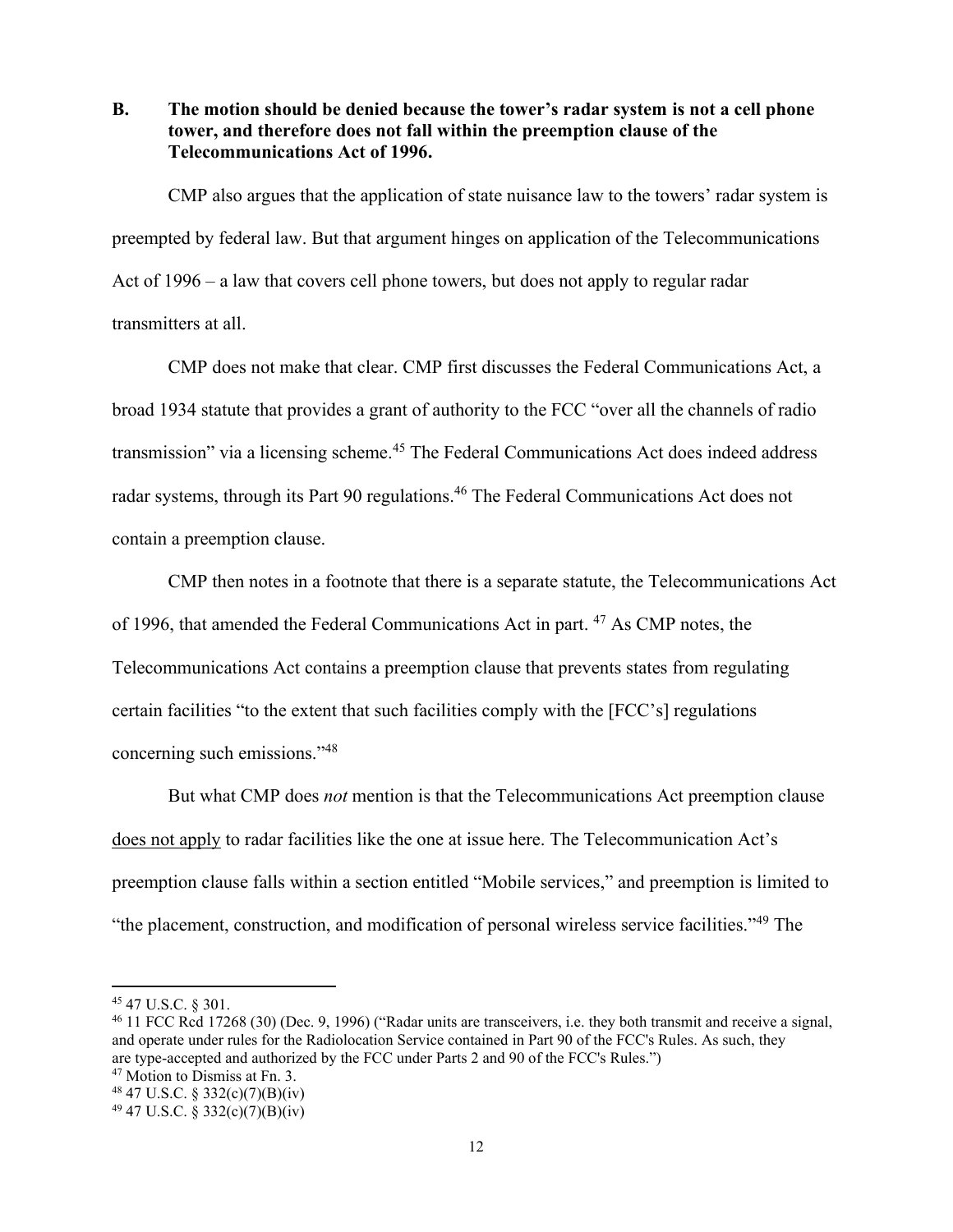statute defines "personal wireless services" to mean "commercial mobile services, unlicensed wireless services, and common carrier wireless exchange access services<sup>"50</sup> – *i.e.*, cell phones and similar devices. As summarized in *Stanley v. Amalithone Realty, Inc.,* 94 A.D.3d 140, 143 (N.Y. App. 2012) (a case cited by CMP), the "TCA, which is part of the Federal Communications Act of 1934 (FCA) and is administered by the FCC, restricts the ability of states to regulate cellular towers through state statutes and state common law."

All of the cases Defendant cites are cell phone cases governed by the Telecommunication Act. The first case which Defendant claims is "representative" is *Farina v. Nokia, Inc,* which found that state law regulating personal cell phones was preempted.<sup>51</sup> The *Farina* court rejected both express and field preemption, explicitly stating "that neither Congress nor the FCC has evinced an intent to occupy the entire field."<sup>52</sup> The court did conclude that there was a conflict preemption with the TCA, but only because of the potential effects on the national scheme of cell phone towers, which necessarily must act uniformly to function.<sup>53</sup> No national uniformity is necessary for the towers at issue, so comparisons between the two situations fall short.

The second case Defendant relies on is *Robbins v. New Cingular Wireless PCS, LLC*, another cell phone tower case.<sup>54</sup> The *Robbins* court decided that the suit was preempted because it hindered the goals *of the TCA*, specifically.<sup>55</sup> Those goals, as stated by the *Robbins* court, are "to foster industry competition in local markets, encourage the development of telecommunications technology, and provide consumers with affordable access to

<sup>50</sup> 47 U.S.C. § 332(c)(7)(C)(i)

<sup>51</sup> 625 F.3d 97 (3rd Cir. 2010).

<sup>52</sup> 625 F.3d 97 (3rd Cir. 2010)

<sup>53</sup> *Farina v. Nokia Inc*., 625 F.3d 97, 126 (3rd Cir. 2010) ("Moreover, the resulting state-law standards could vary from state to state, eradicating the uniformity necessary to regulating the wireless network. The wireless network is an inherently national system. In order to ensure the network functions nationwide and to preserve the balance between the FCC's competing regulatory objectives, both Congress and the FCC recognized uniformity as an essential element of an efficient wireless network.").

<sup>54</sup> 854 F.3d 315 (6th Cir. 2017).

<sup>55</sup> *Id*. at 320.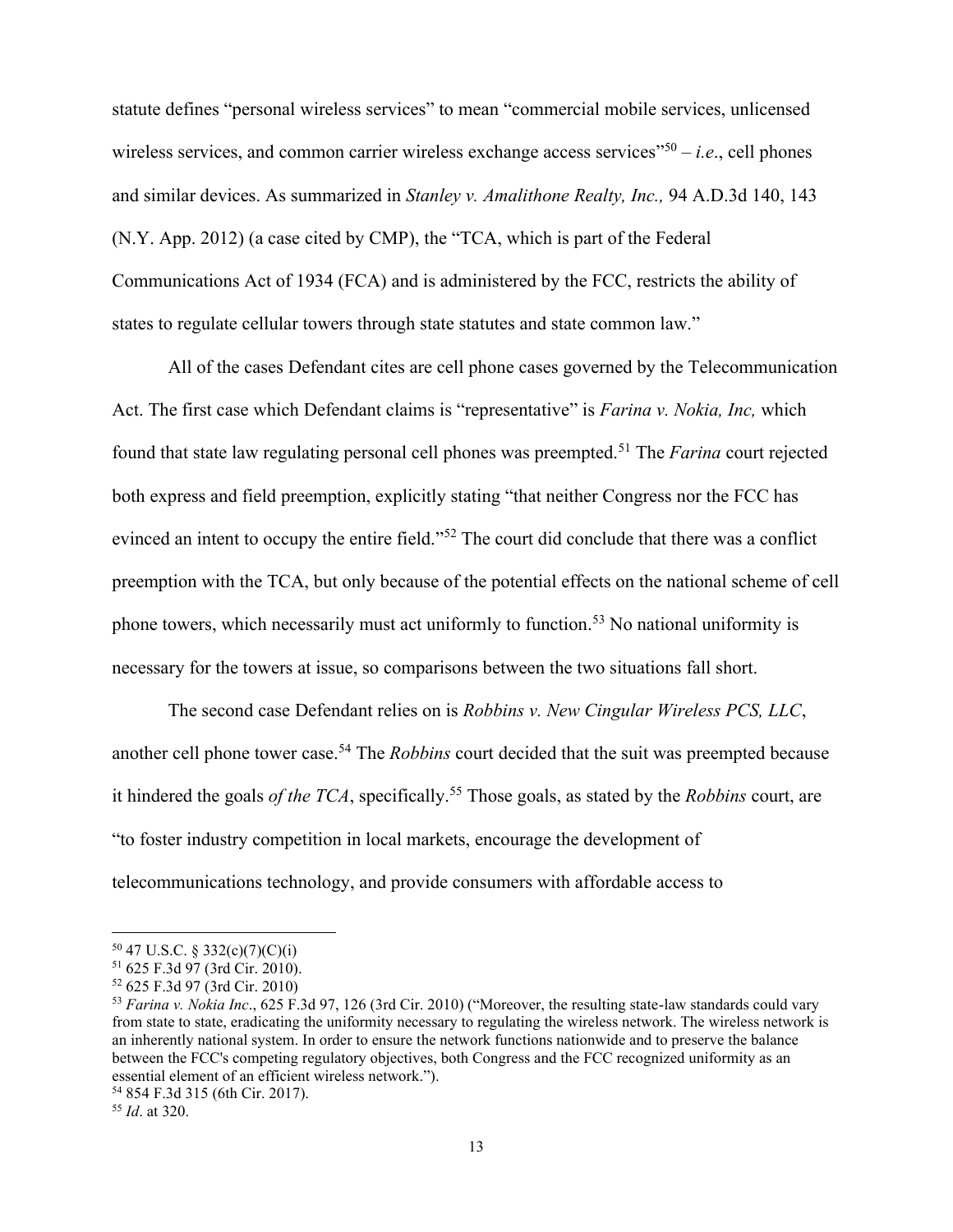telecommunications services" and to balance public health with "promoting a robust telecommunications infrastructure."<sup>56</sup> Again, the TCA preemption cases are simply too dissimilar from the CMP towers to warrant preemption. The CMP towers have nothing to do with a nationwide "robust telecommunications infrastructure" and finding that *every* tower emitting RF radiation across the United States falls under FCC jurisdiction – whether or not it is related to the TCA – would expand FCC powers over states well beyond the intentions of Congress.

By contrast, cases that address state regulation of non-cell-phone services like radar detectors, safety disclosure requirements, and radio advertising find no preemption.<sup>57</sup> Plaintiffs cannot find, and Defendant has not cited, a single case in which a court found the Federal Communications Act to preempt the application of state nuisance law to a radar transmitter. That is not surprising, because the FCC regulations do not cover all aspects of radar facility operation. They do not "address how radar units are to be operated as devices to measure an object's speed" and "do not contain provisions concerning the calibration of radar units, the reliability of the readings, or operator capability requirements."<sup>58</sup>

Thus, Congress chose to preempt state regulation of cell phone facilities, but not radar facilities. And for good reason - as the court noted in *Farina, supra*, 625 F.3d at 126 the, "wireless network is an inherently national system. In order to ensure the network functions nationwide and to preserve the balance between the FCC's competing regulatory objectives, both

<sup>56</sup> *Id*. at 319-20.

<sup>57</sup> *Head v. New Mexico Board of Examiners In Optometry*, 374 U.S. 424, 83 S.Ct. 1759, 10 L.Ed.2d 983 (1963) (rejecting argument of FCC preemption of radio advertising); *The Wireless Ass'n v. City & Cnty. of San Francisco,*  827 F.Supp.2d 1054 (N.D. Cal. 2011) ("Nothing in the federal statutes or FCC regulations bars local disclosure requirements like those now required in San Francisco."); *State v. Anonymous*, 421 A.2d 867, 36 Conn.Supp. 551 (Conn. Super. 1977) (in case involving radar detectors, court concludes "we reject the claim of federal preemption raised by the defendant."); *People v. Gilbert*, 88 Mich.App. 764, 773, 279 N.W.2d 546 (1979) (same holding); *Crenshaw v. Commonwealth*, 219 Va. 38, 245 S.E.2d 243, 246 (1978) (same holding). <sup>58</sup> 11 FCC Rcd 17268 (30) (Dec. 9, 1996)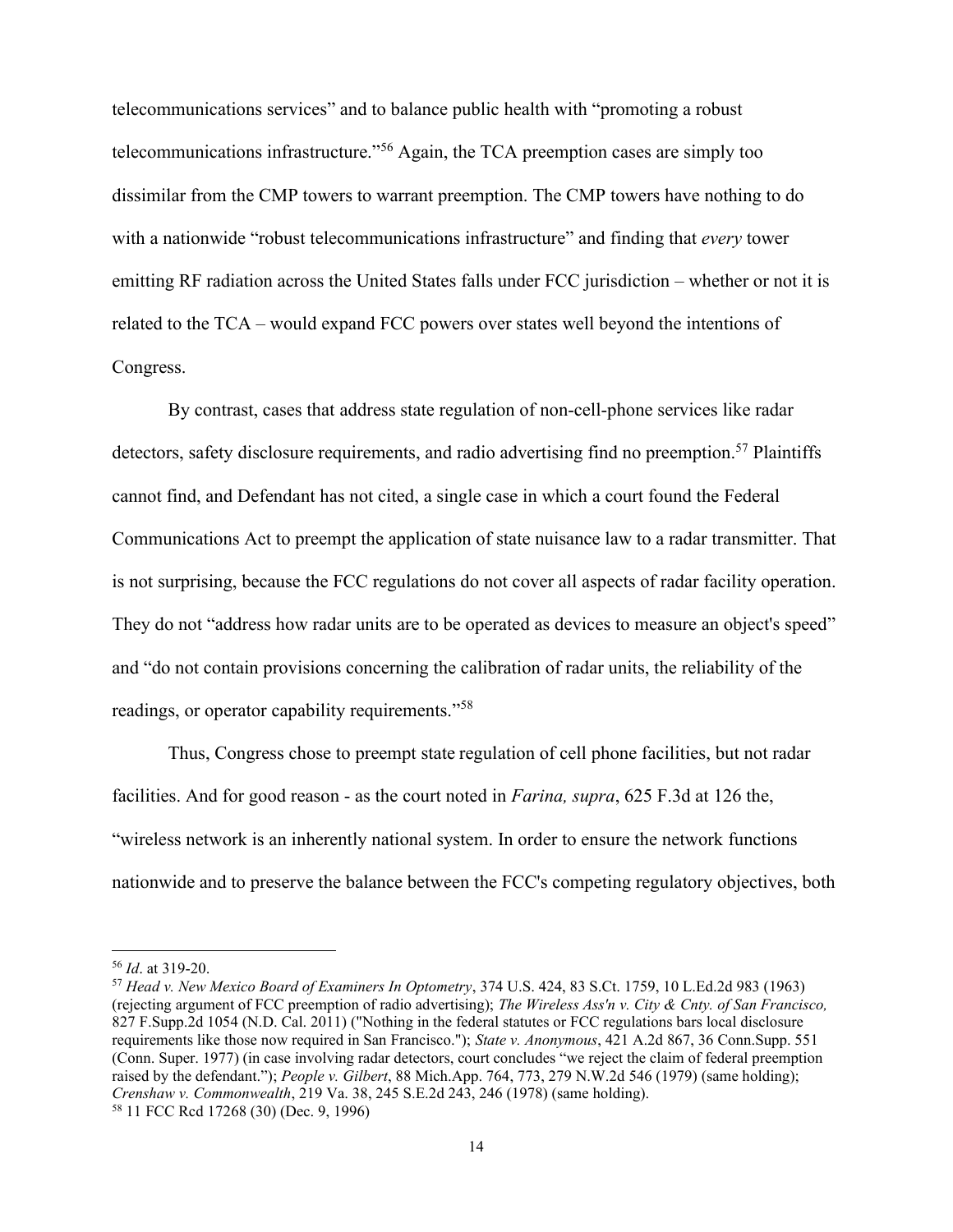Congress and the FCC recognized uniformity as an essential element of an efficient wireless network." By contrast, radar systems like the one at issue here are not part of a national network.<sup>59</sup>

Defendant's final attempt to argue FCC preemption is to claim, without evidence or explanation, that finding against preemption would cause a total shutdown or radio stations, cell phone towers, and other technologies. Defendant suggests that ruling against preemption would cause a "disruption of a comprehensive federal regulatory regime" but does not explain how that would occur. Plaintiffs' complaint is simply that CMP's radar system is not necessary and is causing harm to Plaintiffs, specifically. Just as the TCA and other laws do not apply to the CMP towers as they are radar systems, not cell phone towers, the reverse is not true, either. Finding that Maine state law is not preempted with respect to radar would not cause the downfall of an unrelated regulatory scheme over cell phone towers.

#### **IV. CONCLUSION**

For the reasons described above, Plaintiffs respectfully request that this Court deny Defendant's Motion to dismiss.

Respectfully submitted,

Bruce Merrill (Me. Bar No. 7623) Law Offices of Bruce M. Merrill 225 Commercial Street, Suite 501 Portland, ME 04101-4613 Phone : (207) 775-3333 Fax : (207) 775-2166 E-mail: [mainelaw@maine.rr.com](mailto:mainelaw@maine.rr.com)

William Most, *Pro Hac Vice*

<sup>&</sup>lt;sup>59</sup> Indeed, the TCA by its own terms does not apply to solely intra-state systems like the towers here. …" 47 U.S.C. § 152(b) (1) ("…nothing in this chapter shall be construed to apply or to give the Commission jurisdiction with respect to (1) charges, classifications, practices, services, facilities, or regulations for or in connection with **intrastate** communication service by wire or radio of any carrier.")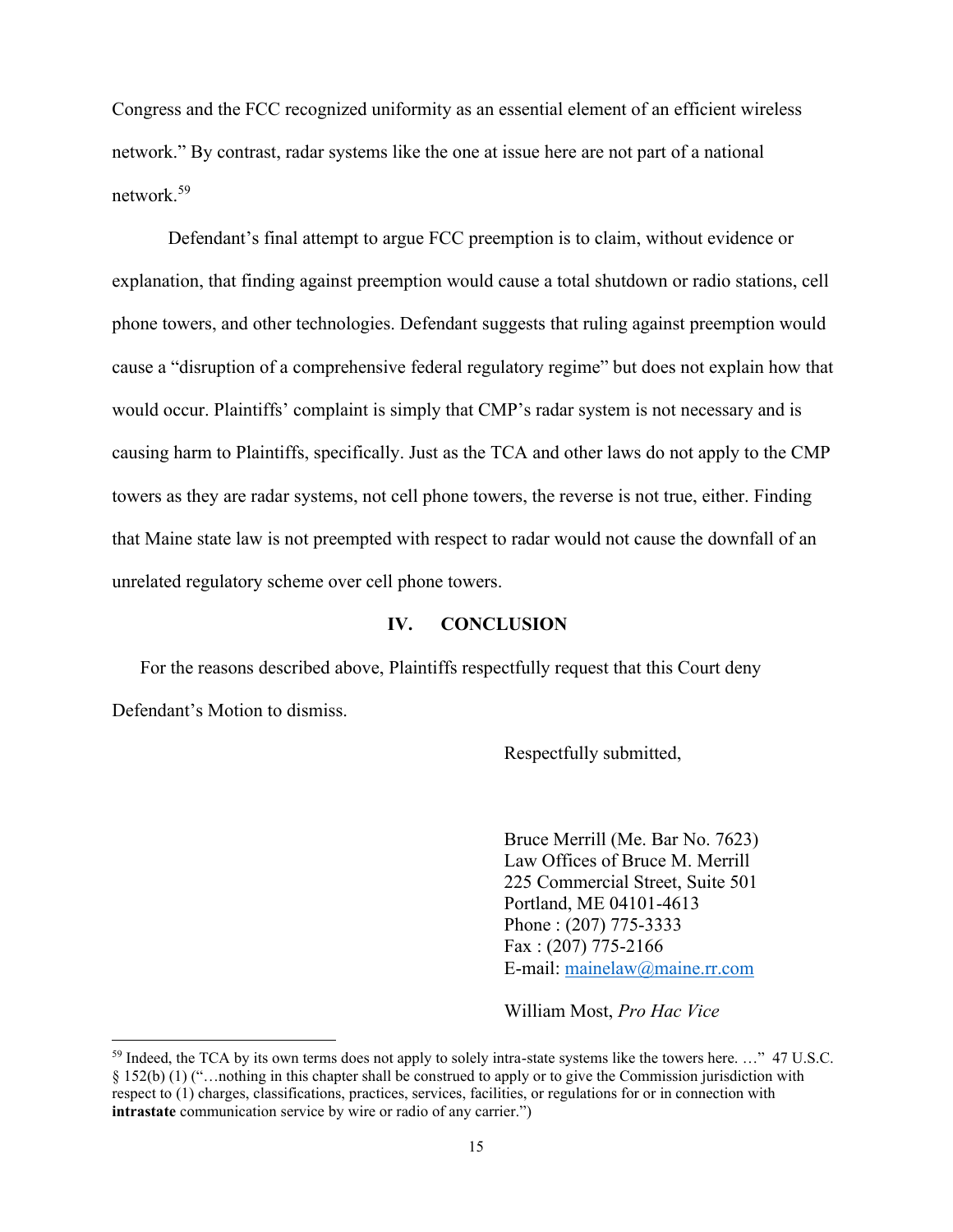David Lanser, *Pro Hac Vice*  Law Offices of William Most 201 St. Charles Avenue New Orleans, LA 70170 Phone:(504)509-5023 E-mail: [williammost@gmail.com](mailto:williammost@gmail.com)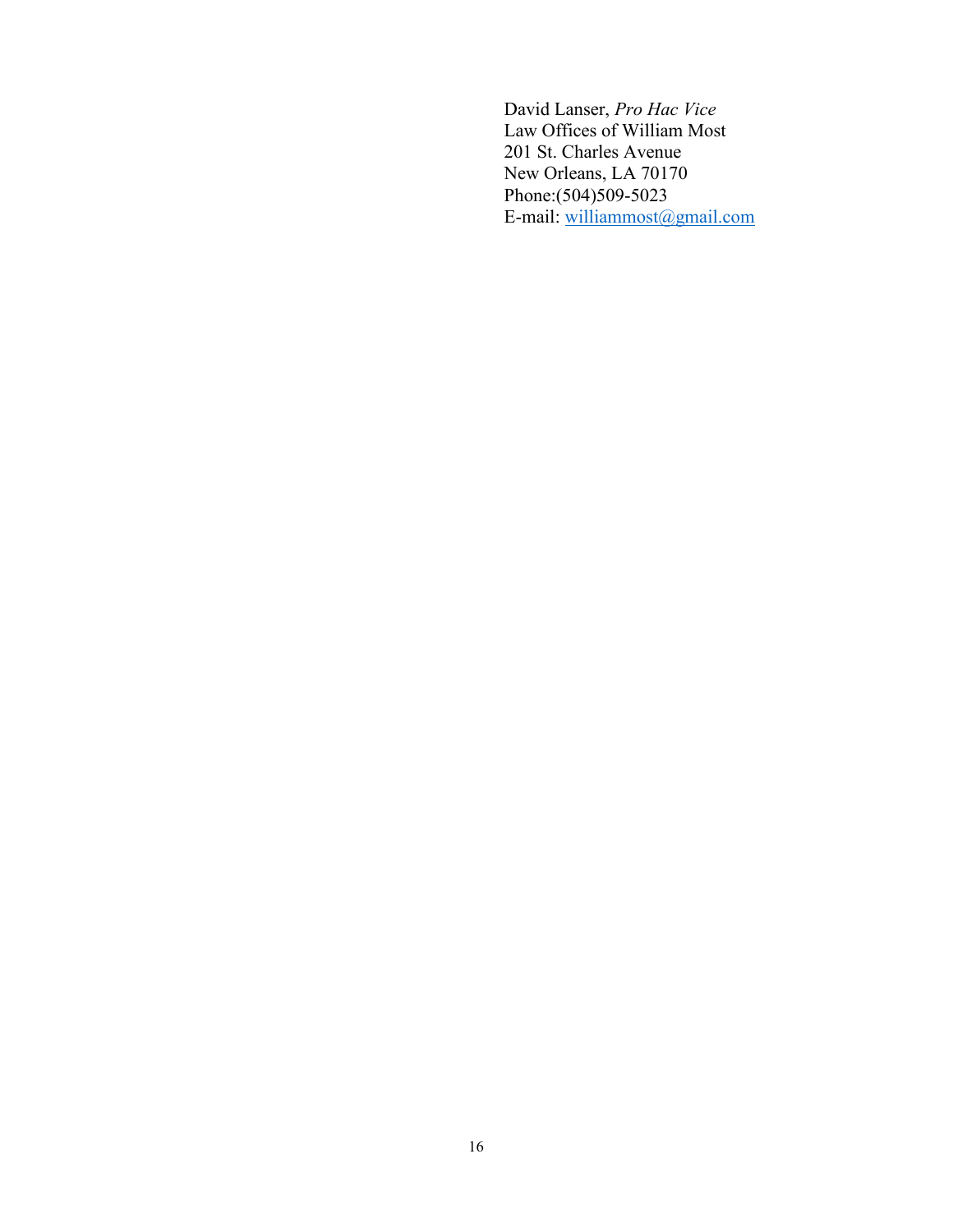

**William Most <williammost@gmail.com>**

# **FW: Chops Point Transmission Towers Update - Oct 8th Meeting Details**

**William Most <williammost@gmail.com>** Fri, Oct 23, 2020 at 6:35 PM To: William Most <williammost@gmail.com>

**From:** Muzzy, Jenna [mailto:[redacted] **Sent:** Tuesday, October 06, 2020 7:07 PM **To:** [redacted] **Subject:** Chops Point Transmission Towers Update - Oct 8th Meeting Details

Dear Chops Point Community Members-

As part of our commitment to keep you informed about our work, we'd like to share that Central Maine Power Company (CMP) will be "going live" with the tower lights radar system sometime in the next several days.

Our "go live" preparation plan is almost finished. Last week's storm grounded our previously scheduled test flights but in recent days we were able to do numerous fly-bys with a small aircraft. Based on these flights, we are making the final adjustments to the radar system and then will "go live".

Since the initial days of testing we've collected data on how often the radar system will activate the lights. We found:

- · In a 24-hour period, the lights will be off approximately 70-80% of the time
- · During the day, the lights will be off approximately 60% of the time
- At night, the lights will be off approximately 95% of the time

CMP will hold a virtual informational meeting about the operation of the radar on Thursday, October 8 at 6 p.m. The Zoom meeting information is below. Please send in questions beforehand to [outreach@cmpco.com](mailto:outreach@cmpco.com). Also, please let us know whether you will be attending so that we can plan access for the appropriate number of attendees.

Please remember: If you notice that the system may not be operating properly, please call 1.800.696.1000 to report any problems. Our Customer Service Representatives are trained to take your calls and direct the issue to the appropriate department.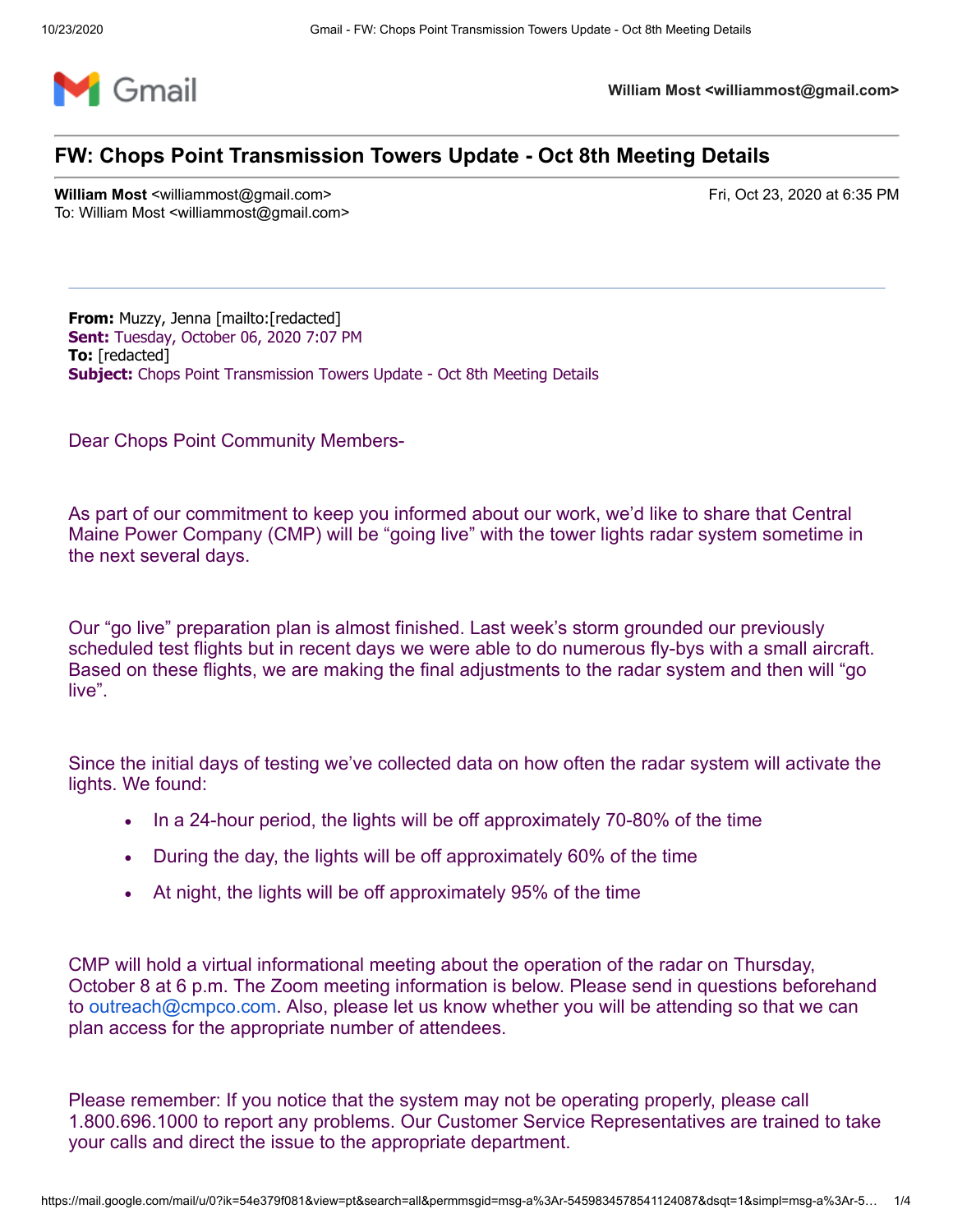### Thank you again for your understanding as we work towards the completion of this project.

#### **Zoom meeting information from online, your mobile, or telephone:**

Join Zoom Meeting online:

<https://zoom.us/j/98161728666?pwd=SVVjbFpNZUlzVmtCWDh6VGdSK29adz09>

Meeting ID: 981 6172 8666

Passcode: 731961

One tap mobile:

+13126266799,,98161728666#,,,,,,0#,,731961# US (Chicago)

Telephone dial by your location (the local number for Maine):

+1 646 558 8656 US (New York)

Meeting ID: 981 6172 8666

Passcode: 731961

Find your local number:<https://zoom.us/u/aoOvTPSaF>

Sincerely,

Jenna



**Jenna Muzzy** Manager, Lines Projects 83 Edison Drive Augusta, Maine 04336 [jenna.muzzy@cmpco.com](mailto:jenna.muzzy@cmpco.com)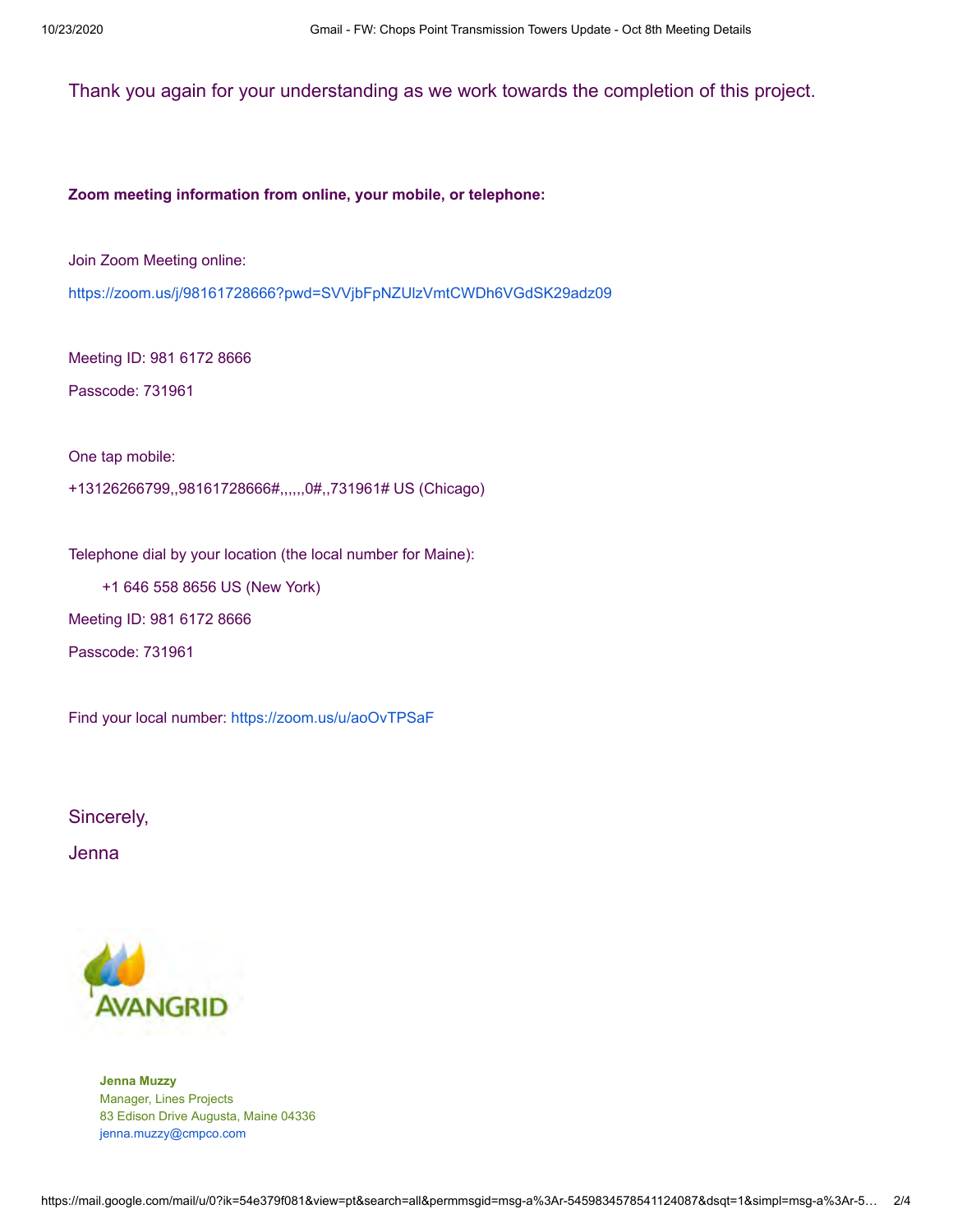

Federal Aviation Administration Rules and Regulations Group 800 Independence Ave, SW Washington, DC 20591

Obstruction Evaluation Case No. 2020-AWA-5-OE

Issued Date:04/15/2020

William Most 201 St. Charles Ave. Ste. 114, #101 New Orleans, LA 70170

## **\*\*NOTICE OF INVALID PETITION RECEIVED\*\***

The Federal Aviation Administration has examined your petition under the provisions of Title 14 of the Code of Federal Regulations, part 77, concerning:

| <b>Structure Type:</b>                      | <b>Lighting Study</b> |
|---------------------------------------------|-----------------------|
| Determination :                             | <b>NO HAZARD</b>      |
| Aeronautical Study Number: 2018-ANE-1642-OE |                       |
|                                             | 2020-ANE-1540-OE      |

Specifically, part 77.37(a), allows the sponsor of any proposed construction or alteration, or any person who stated a substantial aeronautical objection to it in an aeronautical study, or any person who has a substantial aeronautical objection to it but was not given the opportunity to state it, may petition the Administrator within 30 days after the issuance of the determination.

We have completed our examination of your petition and find that it does not meet the criteria in part 77.

Your petition is considered invalid because:

According to 14 CFR, part 77.37(b), you may not file a petition for discretionary review for a Determination of No Hazard that is issued for a marking and lighting recommendation. Advisory Circular (AC) 70/7460-1L, Obstruction Marking and Lighting, contains FAA standards, procedures, and types of equipment specified for making and lighting structures. Chapter 1, paragraph 5, Modifications and Deviations, states in part that "requests for modification of deviation from the standards outlined in this AC must be submitted to the FAA Obstruction Evaluation Group (OEG)." If submitted, an appropriate aeronautical study will be initiated to determine whether the deviation/modification is acceptable. Therefore, your petition for discretionary review is considered invalid. Please contact Jay Garver, at (202) 267-0105, or J.Garver@faa.gov, to submit a request for modification or deviation from the recommended marking and lighting for this structure.